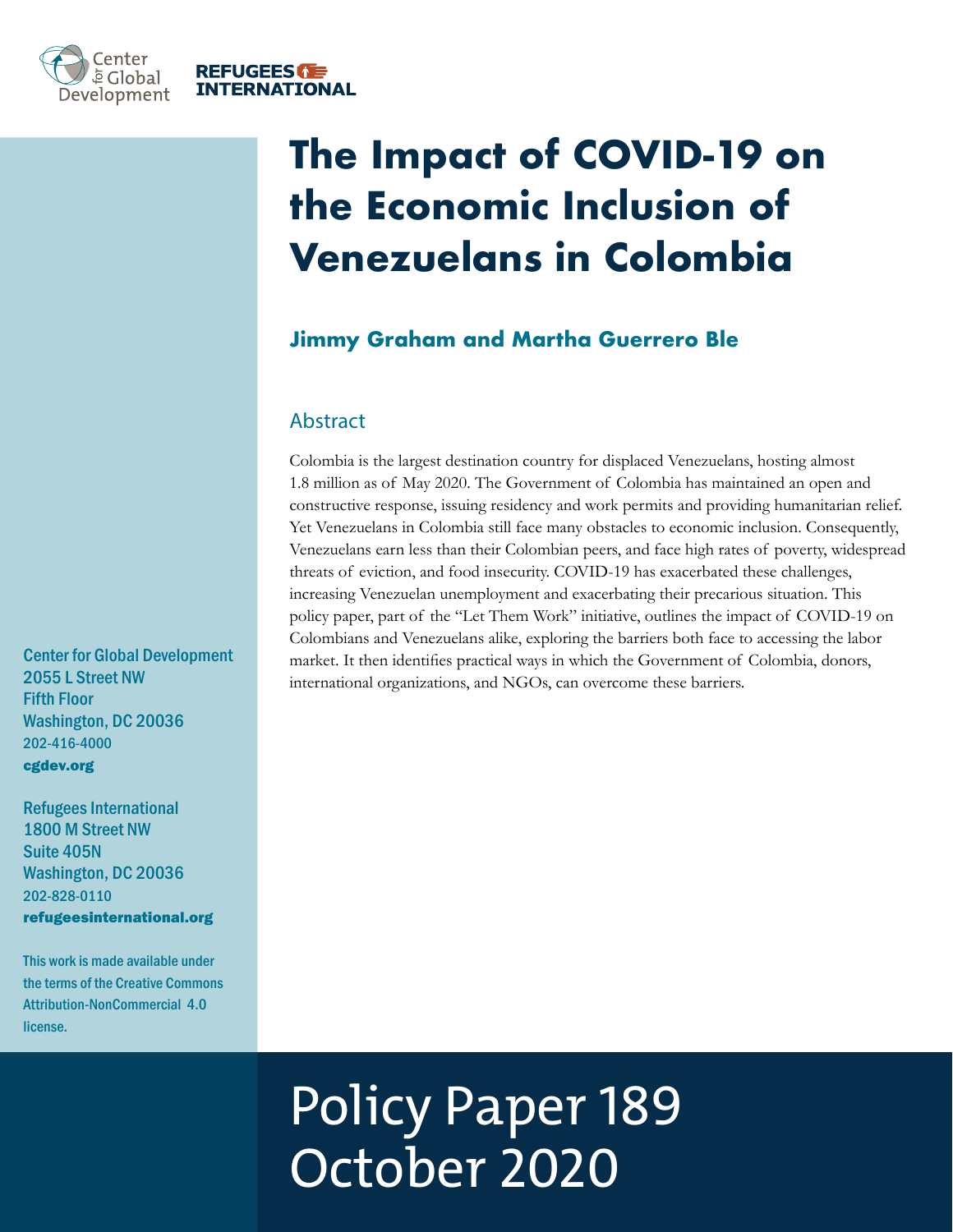#### **The Effect of COVID-19 on the Economic Inclusion of Venezuelans in Colombia**

Jimmy Graham Center for Global Development

> Martha Guerrero Ble Refugees International

| We are grateful to Helen Dempster, Thomas Ginn, Cindy Huang, Hardin<br>Lang, Sarah Miller, Daphne Panayotatos, Rachel Schmidtke, and Eric<br>Schwartz for their invaluable feedback and comments on this paper.                                                                                                            |
|----------------------------------------------------------------------------------------------------------------------------------------------------------------------------------------------------------------------------------------------------------------------------------------------------------------------------|
| The authors are grateful for contributions from the IKEA Foundation and<br>Western Union Foundation in support of this work.                                                                                                                                                                                               |
| Jimmy Graham and Martha Guerrero Ble, 2020. "The effect of COVID-19 on the<br>Economic Inclusion of Venezuelans in Colombia." Policy Paper 188. Washington, DC:<br>Center for Global Development and Refugees International. https://www.cgdev.org/<br>publication/effect-covid-19-economic-inclusion-venezuelans-colombia |
| Use and dissemination of this Policy Paper is encouraged; however,<br>reproduced copies may not be used for commercial purposes. Further<br>usage is permitted under the terms of the Creative Commons License.                                                                                                            |
| The views expressed in Policy Papers are those of the authors and should<br>not be attributed to the board of directors or funders of the Center for<br>Global Development, Refugees International, or the authors' respective<br>organizations.                                                                           |
|                                                                                                                                                                                                                                                                                                                            |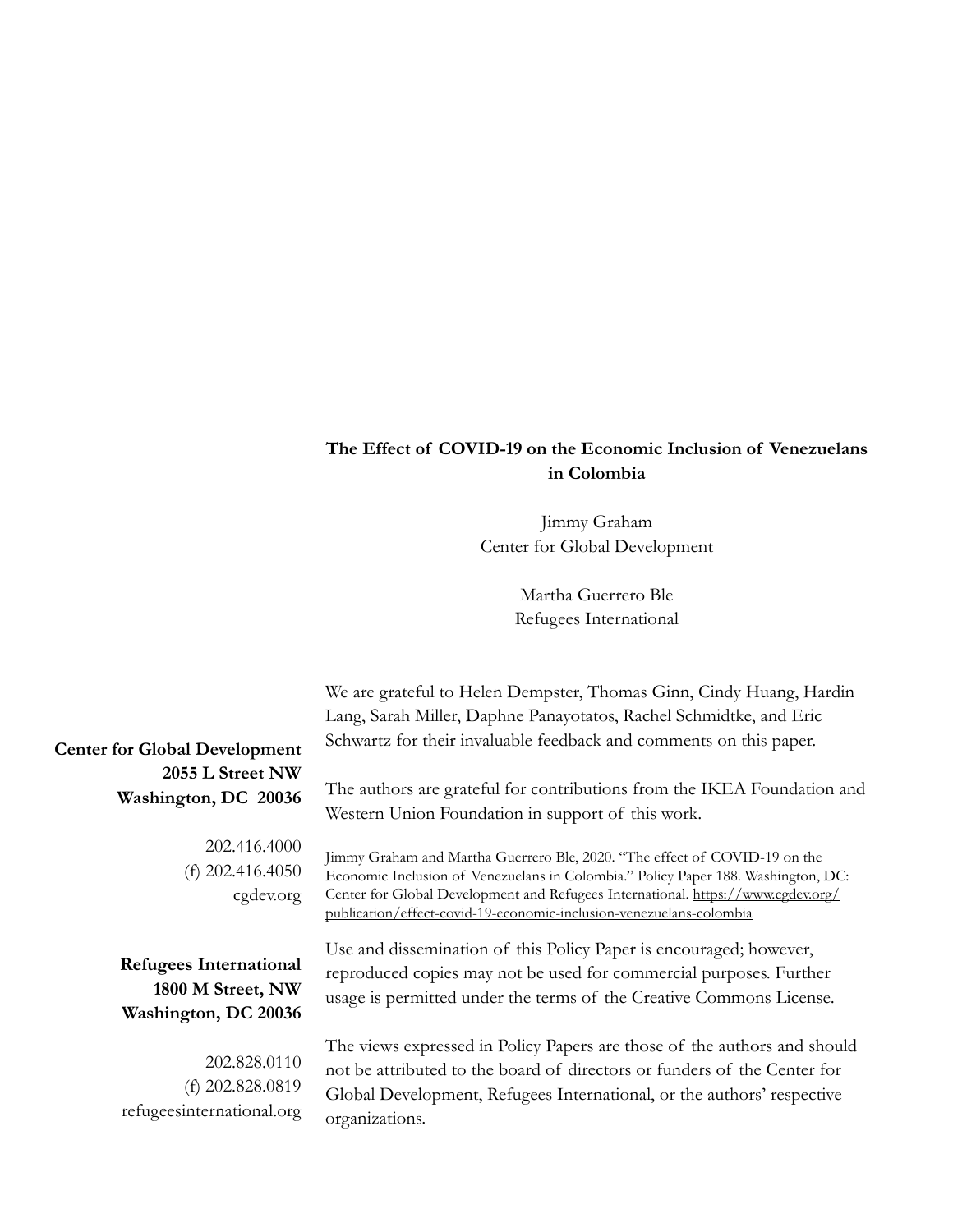# **Contents**

| Venezuelan Economic Inclusion Amidst COVID-19: Progress, Gaps, and Benefits 11 |  |
|--------------------------------------------------------------------------------|--|
|                                                                                |  |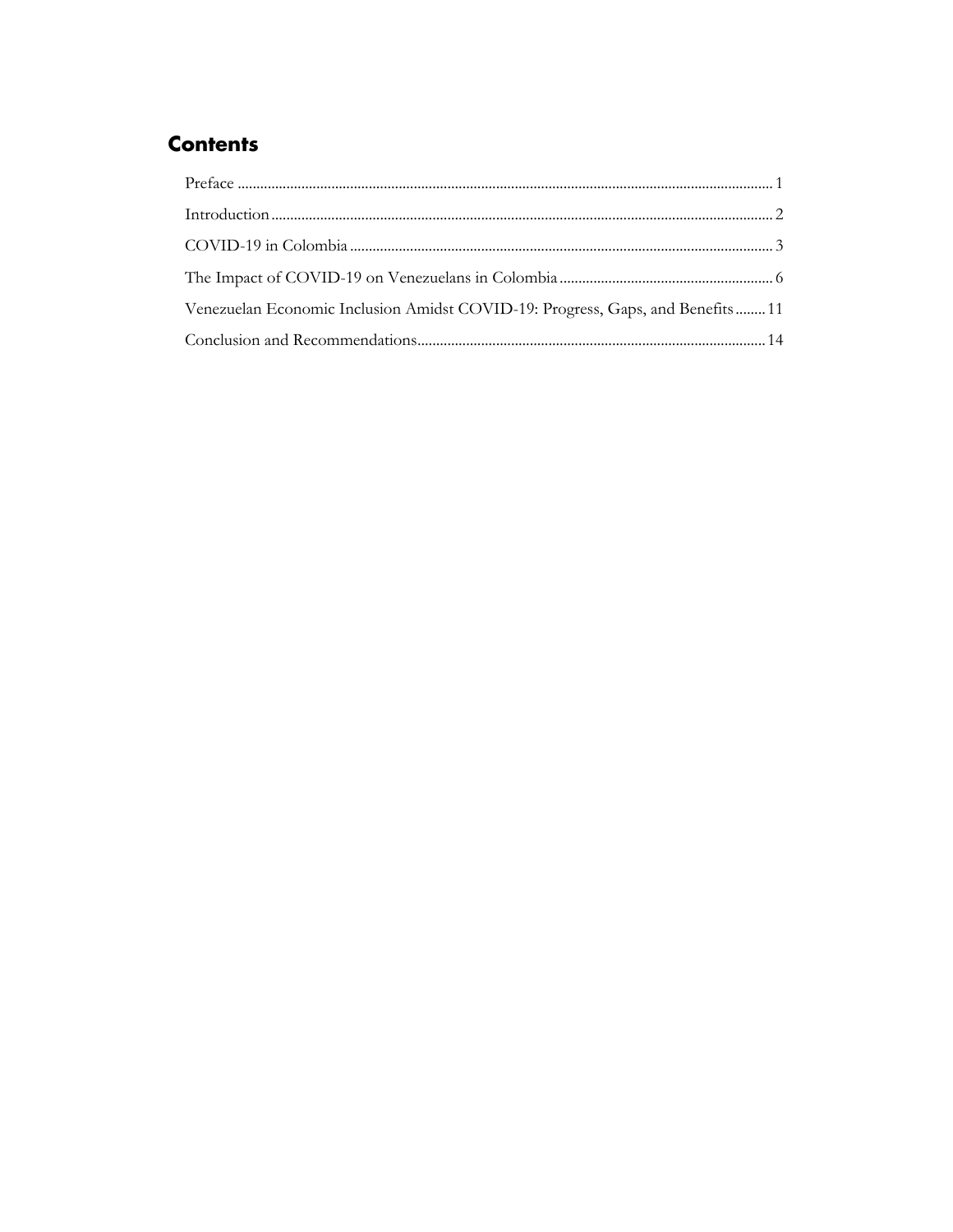## **Preface**

In most low- and middle-income countries, refugees and forced migrants face a range of legal, administrative, and practical barriers that prevent their economic inclusion. Removing these barriers would enable displaced people to become more self-reliant and more fully contribute to their host communities.

Such efforts are even more important as the world looks to economically recovery from COVID-19. While the pandemic has created unprecedented challenges for low- and middleincome countries around the world, it has also highlighted the importance of expanding economic inclusion. Refugees and forced migrants can, and do, play a crucial role within labor markets. Given the opportunity, they can help their host countries recover from this crisis.

This policy paper is part of the "Let Them Work" initiative, a three-year program of work led by the Center for Global Development (CGD) and Refugees International and funded by the IKEA Foundation and the Western Union Foundation. The initiative aims to expand labor market access for refugees and forced migrants by identifying their barriers to economic inclusion and providing recommendations to host governments, donors, and the private sector for how to overcome them. The primary focus is on refugees and forced migrants in Colombia, Peru, Kenya, and Ethiopia, with other work taking place at the global level.

To learn more about the initiative, please visit cgdev.org/page/labor-market-access and get in touch.

#### *Helen Dempster*

Project Manager "Let Them Work" initiative and Assistant Director, Migration, Displacement, and Humanitarian Policy Center for Global Development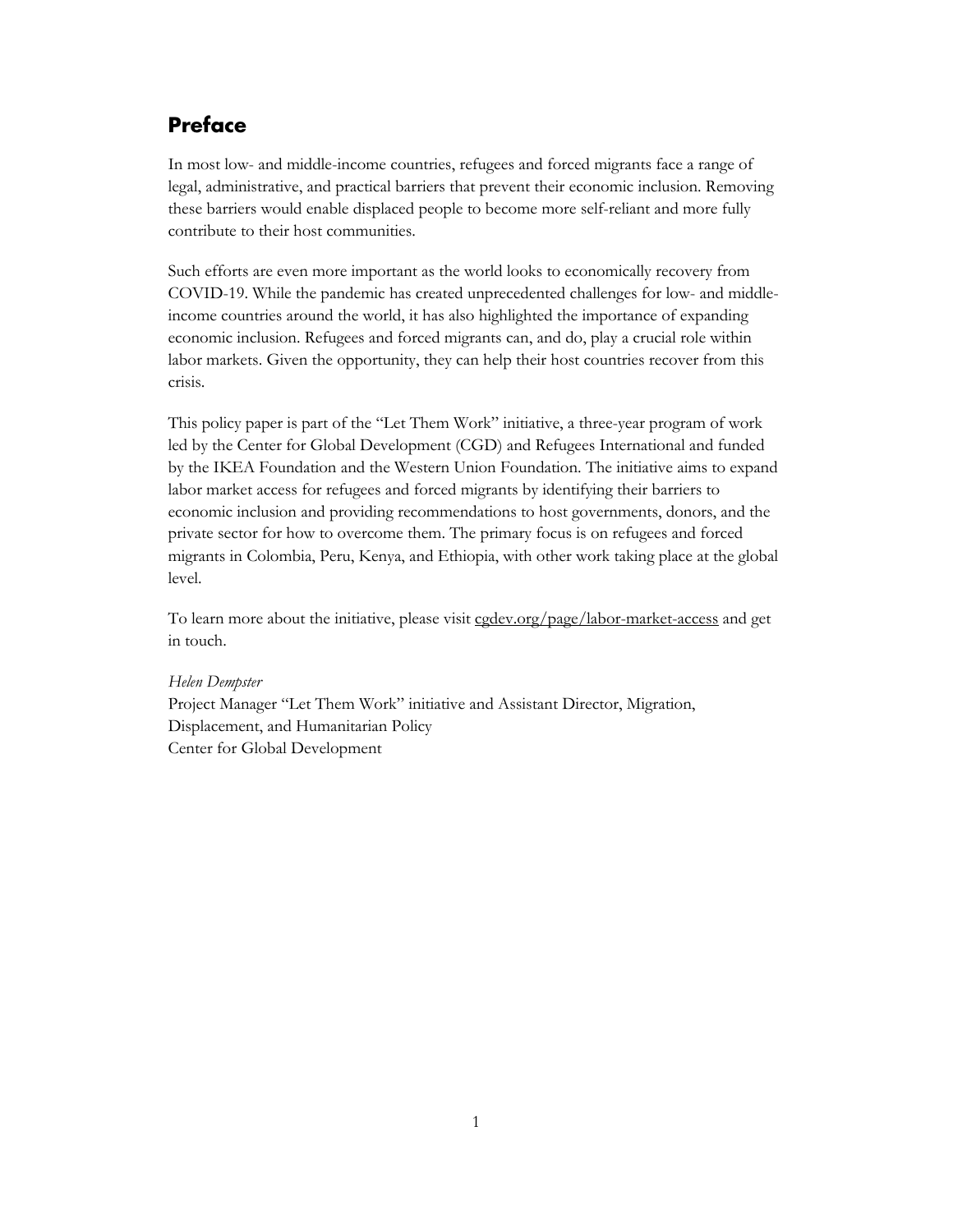#### **Introduction**

Political unrest, economic and institutional collapse, violence, and human rights abuses in Venezuela are prompting millions of Venezuelans to flee their home country, causing one of the largest displacements in the history of Latin America. Colombia is by far the largest destination country for displaced Venezuelans, hosting almost 1.8 million as of May 2020.1 Since the beginning of the crisis in Venezuela, the Colombian government has maintained an open and constructive response towards the arrival of displaced Venezuelans. Prior to COVID-19, Colombia kept its borders open to Venezuelans, issued residence and work permits to over 700,000 individuals, and developed comprehensive inter-agency strategies for coordinating their response, which included providing humanitarian relief, and facilitating income generation for Venezuelans and host communities.<sup>2</sup>

Despite this positive response, Venezuelans in Colombia have faced many obstacles to economic inclusion—defined as the achievement of labor income commensurate with one's skills and decent work—both before and during the pandemic. Barriers to economic inclusion for Venezuelans in Colombia include a lack of legal access to the formal labor market, a lack of access to financial services, discrimination in hiring and in the workplace, a lack of information among employers about whether they can hire Venezuelans, and a high concentration of Venezuelans in areas with relatively few job opportunities. Consequently, Venezuelans in Colombia typically earn less than their Colombian peers and face high rates of poverty, widespread threats of eviction, and food insecurity.3

The outbreak of COVID-19 has only compounded these challenges. As a result of the country's economic lockdown and quarantine, Colombia's GDP is predicted to fall by almost 8 percent this year, leading the country into its first recession in two decades.4 This economic slowdown is having severe effects on the Colombian labor market, with the unemployment rate reaching 19.8 percent in June 2020.5 As a result, Venezuelans have been pushed into an increased state of economic precarity, particularly because they are more likely than Colombians to work in sectors that have been highly impacted by the pandemic.

This policy paper is part of the Let Them Work initiative, co-led by the Center for Global Development (CGD) and Refugees International (RI). It summarizes many of the ideas from

<sup>1</sup> Response for Venezuelans (R4V), "Colombia," May 31, 2020,

https://r4v.info/en/situations/platform/location/7511

<sup>2</sup> Jimmy Graham, Martha Guerrero Ble, Daphne Panayotatos, and Izza Leghtas, "From Displacement to Development: How Colombia Can Turn Venezuelan Displacement into a Development Opportunity," *Center for Global Development* and *Refugees International,* https://www.cgdev.org/publication/displacement-development-howcolombia-can-transform-venezuelan-displacement-shared.

<sup>3</sup> Ibid.

<sup>4</sup> Mauricio Cardenas and Humberto Martinez Beltran, "COVID-19 in Colombia: Impact and Policy Responses," *Center for Global Development,* July 24, 2020, https://www.cgdev.org/publication/covid-19-colombia-impact-andpolicy-responses.

<sup>5</sup> DANE, "Boletin Tecnico: Principales indicadores del mercado laboral, Junio 2020," July 30, 2020 https://www.dane.gov.co/files/investigaciones/boletines/ech/ech/bol\_empleo\_jun\_20.pdf.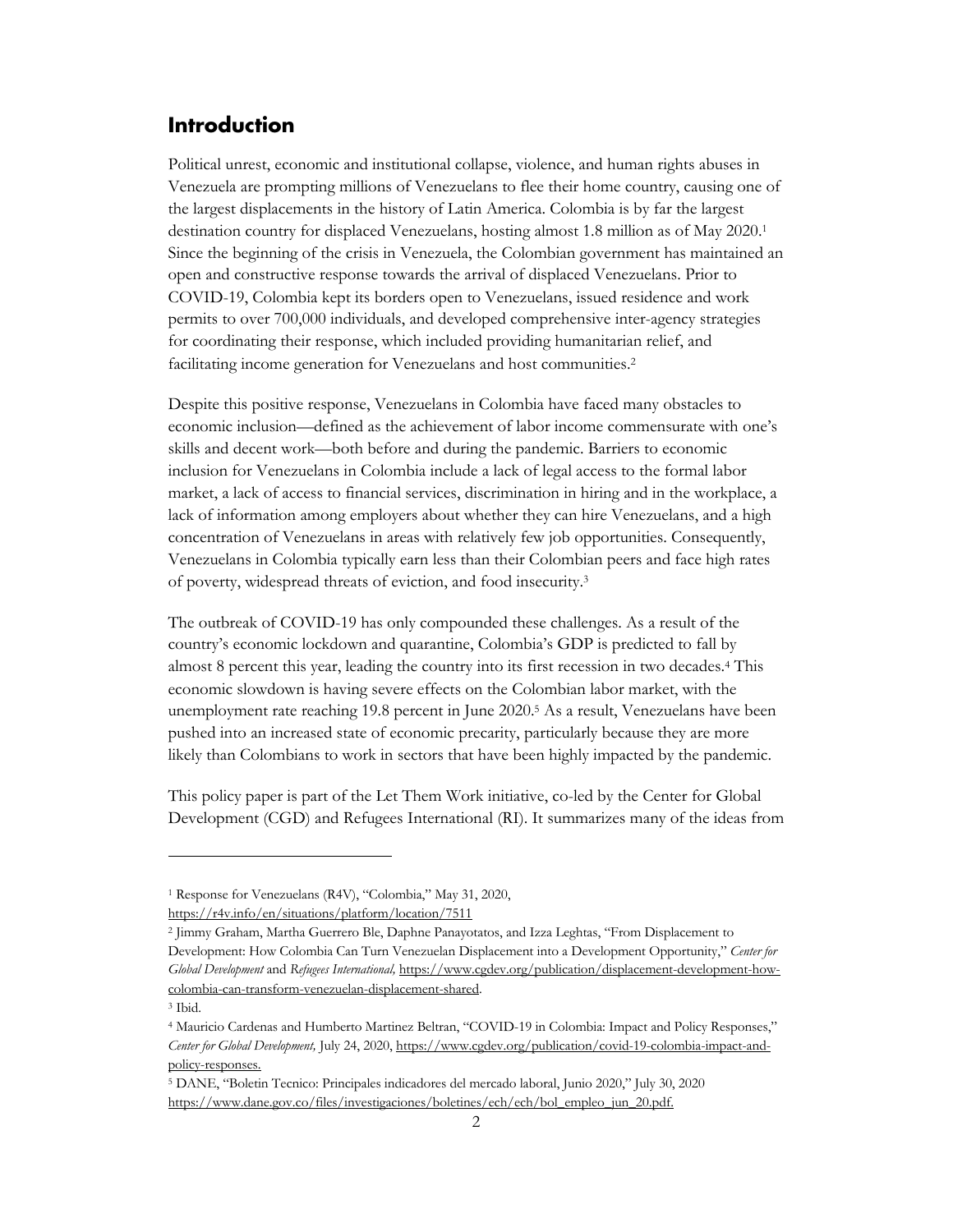an accompanying case study that details the benefits of, and recommendations to achieve, greater economic inclusion for Venezuelans in Colombia.6 Furthermore, this piece explores the dynamics of greater economic inclusion in the context of COVID-19, discussing the impact of the pandemic on the Colombian economy and Venezuelans within the country. It describes the status of economic inclusion for Venezuelans in Colombia; highlights the benefits of greater economic inclusion in the context of COVID-19, and provides recommendations for government, donors, international organizations, and NGOs to simultaneously improve economic inclusion and COVID-19 response.

#### **COVID-19 in Colombia**

Starting in March and continuing through at least August, the Colombian government maintained one of the strictest lockdowns in the world.7 On March 16, the government closed its borders to migrants, including Venezuelans.8 It kept schools shut down, closed certain sectors of the economy, restricted public events and gatherings, instituted curfews, and limited internal travel.9 The Colombian government has gradually reopened the economy over the past few months,10 but many lockdown measures are still in place. For example, although the quarantine was partially lifted on September 1, some activities are restricted to specific days, bars remain closed, the number of flights is limited, and public gatherings are still banned.11

In part due to the government's proactive response, the initial spread of the virus in Colombia was relatively slow.12 However, although the daily case rate began decreasing in August (see figure 1), Colombia has the second highest rate of cumulative cases in Latin

<sup>8</sup> Oliver Griffin, "Colombia closes border with Venezuela over coronavirus," March 14, 2020,

<sup>6</sup> Jimmy Graham, Martha Guerrero Ble, Daphne Panayotatos, and Izza Leghtas, "From Displacement to Development: How Colombia Can Turn Venezuelan Displacement into a Development Opportunity," *Center for Global Development* and *Refugees International,* https://www.cgdev.org/publication/displacement-development-howcolombia-can-transform-venezuelan-displacement-shared.

<sup>7</sup> Mauricio Cardenas and Humberto Martinez Beltran, "COVID-19 in Colombia: Impact and Policy Responses," *Center for Global Development.*

https://www.reuters.com/article/us-health-coronavirus-colombia-borders/colombia-closes-border-withvenezuela-over-coronavirus-idUSKBN211088.

<sup>9</sup> Blavatnik School of Government, "Relationship between number of COVID-19 cases and government response," n.d., https://covidtracker.bsg.ox.ac.uk/stringency-scatter.

<sup>10</sup> Julia Symmes Cobb and Nelson Bocanegra, "Colombia extends coronavirus lockdown until May 11, but some sectors reopen," April 20, 2020, https://www.reuters.com/article/us-health-coronavirus-colombia/colombiaextends-coronavirus-lockdown-until-may-11-but-some-sectors-to-reopen-idUSKBN22235C; Oliver Griffin and Nelson Bocanegra, "Colombia coronavirus quarantine to be extended until Aug 30," July 28, 2020,

https://www.reuters.com/article/us-health-coronavirus-colombia/colombia-coronavirus-quarantine-to-beextended-until-aug-30-idUSKCN24U019.

<sup>11</sup> Emma Newbery, "Colombia's quarantine finally comes to an end," *The Bogota Post*, August 26, 2020, https://thebogotapost.com/colombias-quarantine-finally-comes-to-an-end/47456/.

<sup>12</sup> Mauricio Cardenas and Humberto Martinez Beltran, "COVID-19 in Colombia: Impact and Policy Responses," *Center for Global Development.*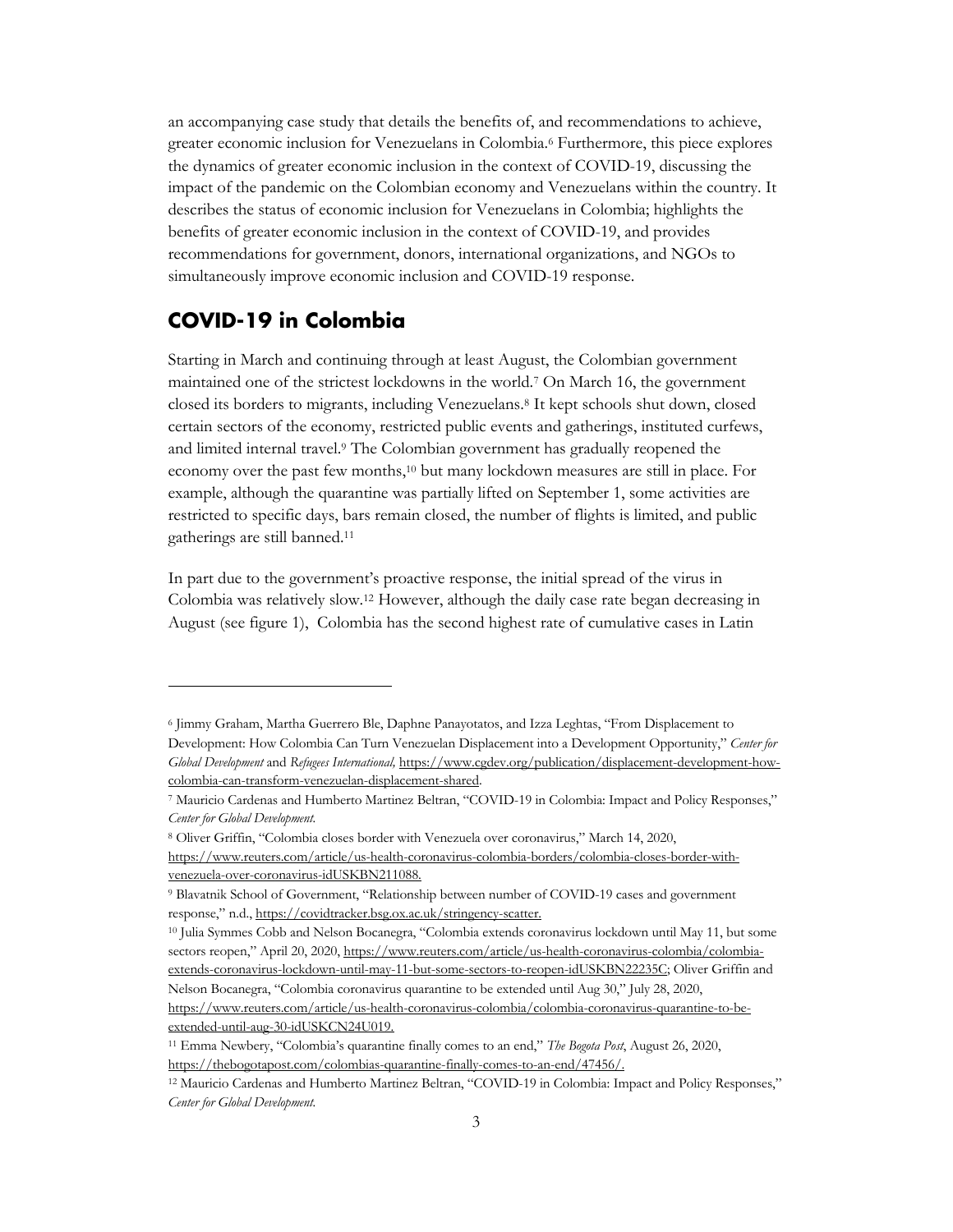America and the fifth highest in the world.13 The situation has placed extreme pressure on the Colombian health system. In July, with hospitals facing overcrowding, the president of the Bogotá College of Medicine claimed that the city's hospitals were "close to collapse," and called for a complete lockdown of Bogotá .14 With high demand for COVID-19 care and limited resources, doctors in Bogotá began denying access to intensive care units (ICUs) for elderly patients with COVID-19 so that they could instead prioritize care for younger patients.15



**Figure 1. Daily new confirmed COVID-19 cases per million people**

*Source*: Our World in Data, "Data Explorer: Daily new confirmed COVID-19 cases per million people— September 2," accessed September 3, 2020, https://ourworldindata.org/coronavirus-data-explorer

The pandemic is also taking a serious economic toll. Given Colombia's strong economic outlook preceding the pandemic, the country will experience one of the smallest contractions in Latin America—but the damage will nonetheless be immense.16 The IMF predicts that Colombia's GDP will shrink by 7.8 percent in 2020. The effects of this downturn can be observed in the labor market. In June of 2020, the employment rate was 46.1 percent, down from 57.5 percent in June of 2019, and the unemployment rate was 19.8

<sup>13</sup> World Health Organization (WHO), "WHO Coronavirus Disease Dashboard," accessed October 2, 2020, https://covid19.who.int/table.

<sup>14</sup> Andres Rojas and Herbet Villarraga, "With hospitals 'close to collapse,' Bogota doctors call for city-wide quarantine," Reuters, July 2020, https://www.reuters.com/article/us-health-coronavirus-colombia/with-hospitalsclose-to-collapse-bogota-doctors-call-for-city-wide-quarantine-idUSKCN24H3CQ.

<sup>15</sup> Adriaan Anselma, "COVID-19 in Colombia: Bogota begins denying critical care to elderly," *Colombia Reports,*  July 2020, https://colombiareports.com/covid-19-in-colombia-bogota-begins-denying-critical-care-to-elderly/.

<sup>16</sup> Mauricio Cardenas and Humberto Martinez Beltran, "COVID-19 in Colombia: Impact and Policy Responses," *Center for Global Development.*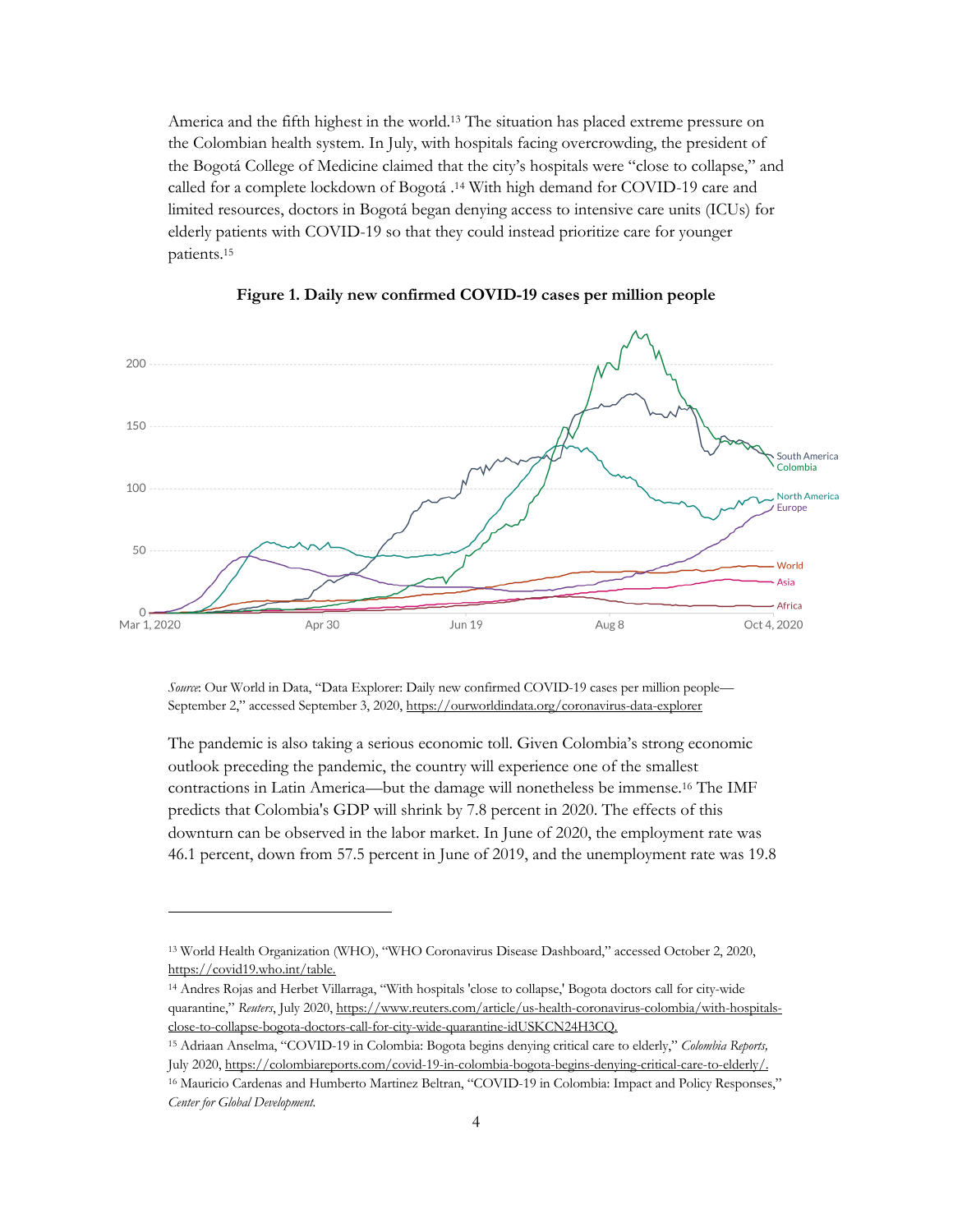percent, a 10.5 percentage point increase relative to the previous year.17 These are by far the worst labor market outcomes the country has seen over the past decade, at least (figure 2).<sup>18</sup>



**Figure 2. Employment and unemployment rates in Colombia in June of each year** 

*Notes:* The unemployment rate is the number of unemployed individuals as a percent of the labor force. The employment rate is the number of employed individuals as a percent of the total working-age population.

The government has pursued a series of measures in response to the economic impact of COVID-19. They have allocated US\$3.7 billion (1.5 percent of GDP) for cash transfers to vulnerable families, tax deferrals for companies, subsidies to small businesses, and tax breaks for the poorest individuals. The government has also suspended mandatory pension contributions, opened new credit lines for the tourism and aviation sectors, and extended new labor protections, among other efforts.19 Furthermore, the country will receive an additional \$700 million in loans from the World Bank to strengthen the response. The loan will support the government's efforts to improve the health system, expand social programs,

*Source*: DANE, "Boletin Tecnico: Principales indicadores del mercado laboral, Junio 2020," July 30, 2020 https://www.dane.gov.co/files/investigaciones/boletines/ech/ech/bol\_empleo\_jun\_20.pdf

<sup>17</sup> The employment rate measures the percentage of the working-age population that is employed. The unemployment rate measures the percentage of individuals participating in the labor force (i.e. working or looking for work) that are unemployed.

DANE, "Boletin Tecnico: Principales indicadores del mercado laboral, Junio 2020," July 30, 2020 https://www.dane.gov.co/files/investigaciones/boletines/ech/ech/bol\_empleo\_jun\_20.pdf. <sup>18</sup> DANE, "Boletin Tecnico: Principales indicadores del mercado laboral, Junio 2020," July 30, 2020

https://www.dane.gov.co/files/investigaciones/boletines/ech/ech/bol\_empleo\_jun\_20.pdf.

<sup>19</sup> KPMG, "Colombia: government and institution measures to respond to COVID-19," August 12, 2020, https://home.kpmg/xx/en/home/insights/2020/04/colombia-government-and-institution-measures-inresponse-to-covid.html.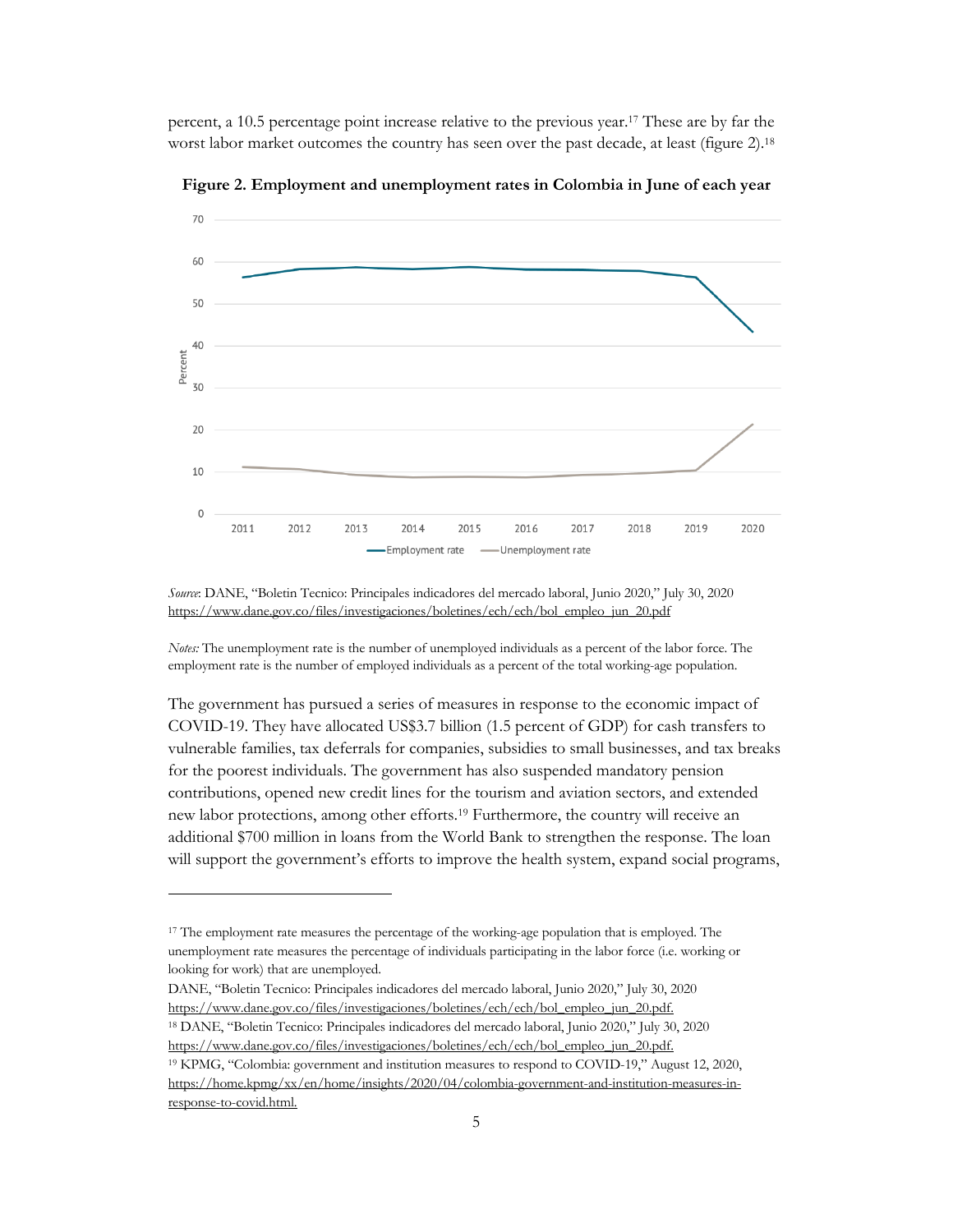and expand guarantees, liquidity, and credit to enterprises.20 A number of other multilateral and bilateral aid agencies—most notably USAID—have also contributed to the response. $^{21}$ 

### **The Impact of COVID-19 on Venezuelans in Colombia**

As mentioned above, Venezuelans in Colombia faced a wide range of barriers to economic inclusion even before the outbreak of COVID-19. As a result, even after controlling for other predictors of labor market outcomes (specifically age, sex, education, and location), Venezuelans were earning 30 percent less than Colombians on average as of October 2019. They were also far more likely to be working in the informal sector. Venezuelan women faced especially large wage gaps. As a result, many Venezuelans, and Venezuelan women in particular, were struggling to meet their basic needs.22

To understand the extent to which COVID-19 has exacerbated these difficulties, it is helpful to examine data on where Venezuelans work within the economy. According to the ILO, COVID-19 has negatively affected some sectors of the global economy—in terms of wages and employments rates—more than others (table 1). Thus, if an employee or business owner was in a highly impacted sector before the outbreak, they are more likely to have lost their job or business or experienced losses of income.23

<sup>20</sup> World Bank, "Colombia will receive US\$700 million from the World Bank to strengthen its response to COVID-19 emergency," June 26, 2020, https://www.worldbank.org/en/news/press-

release/2020/06/18/colombia-recibira-us700-millones-del-banco-mundial-para-fortalecer-su-respuesta-ante-laemergencia-por-covid-19.

<sup>21</sup> Financial Tracking Service, "Colombia Intersectoral COVID-19 Response Plan 2020," accessed September 3, 2020, https://fts.unocha.org/appeals/985/donors?order=total\_funding&sort=desc.

<sup>22</sup> Jimmy Graham, Martha Guerrero Ble, Daphne Panayotatos, and Izza Leghtas, "From Displacement to Development: How Colombia Can Turn Venezuelan Displacement into a Development Opportunity, *Center for Global Development* and *Refugees International*, https://www.cgdev.org/publication/displacement-development-howcolombia-can-transform-venezuelan-displacement-shared.

<sup>23</sup> Sectors are analyzed based on global real-time data from business data and surveys, including IHS Markit Global Business Outlook and Moody's Analytics. For more on the methodology used to calculate impact by sector, see the Technical Appendix 3 of ILO, "ILO Monitor: COVID-19 and the world of work. 3rd edition," *ILO Briefing Note,* April 29, 2020. https://www.ilo.org/global/topics/coronavirus/impacts-andresponses/WCMS\_743146/lang--en/index.htm.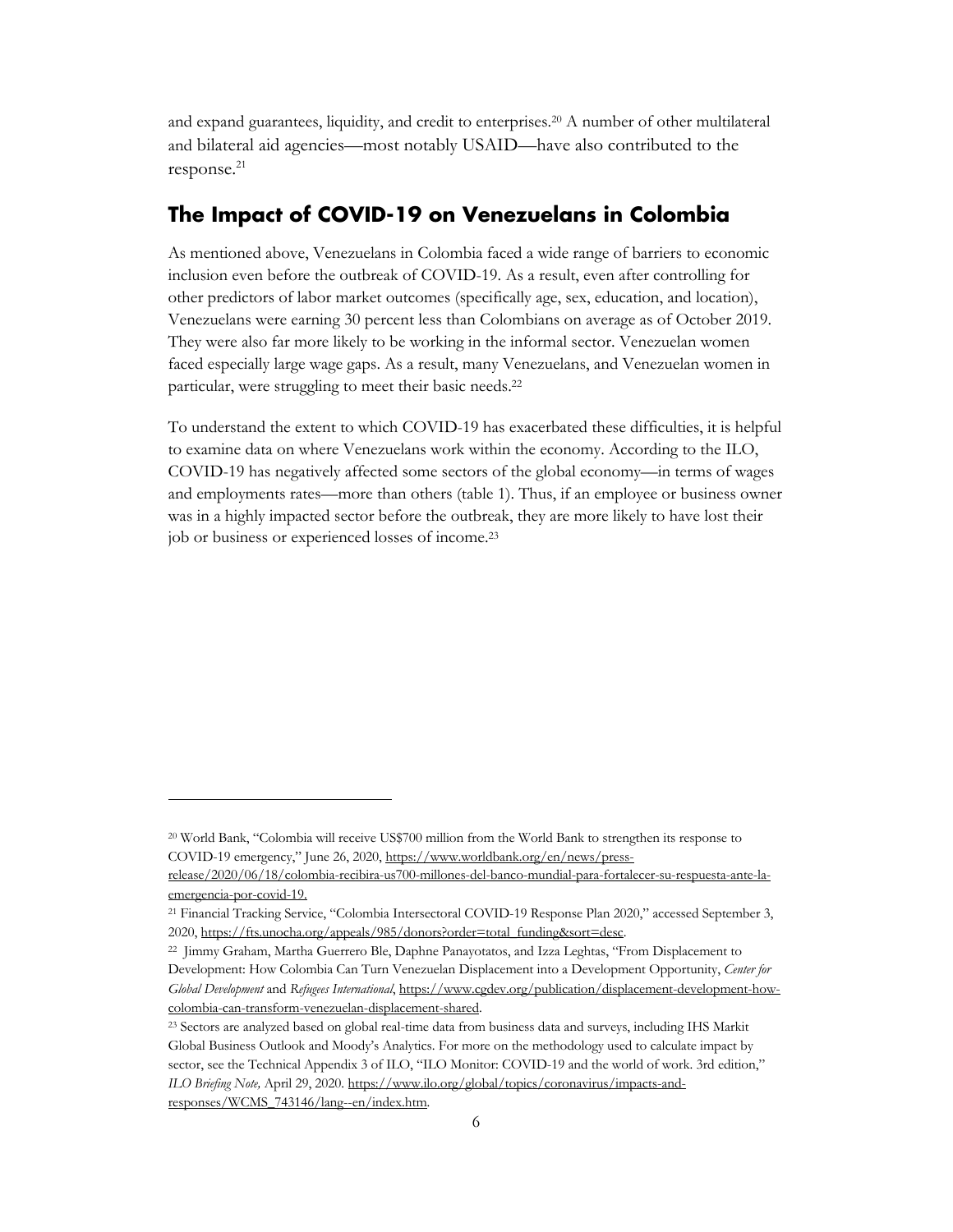| Impact      | Industry                                             |
|-------------|------------------------------------------------------|
| High        | <b>Accommodation and food services</b>               |
| High        | Manufacturing                                        |
| High        | Real estate; business and administrative activities  |
| High        | Wholesale and retail trade; repair of motor vehicles |
| High-medium | Entertainment and other services                     |
| High-medium | Transport, storage, comms                            |
| Medium      | Construction                                         |
| Medium      | Financial and insurance activities                   |
| Medium      | Mining and quarrying                                 |
| Low-medium  | Agriculture; forestry and fishing                    |
| Low         | Education                                            |
| Low         | Human health and social work activities              |
| Low         | Public administration and defence                    |
| Low         | Utilities                                            |

#### **Table 1. Global impact of COVID-19 by Sector**

*Source*: ILO, "ILO Monitor: COVID-19 and the world of work. 3rd edition," ILO Briefing Note, April 29, 2020. https://www.ilo.org/global/topics/coronavirus/impacts-and-responses/WCMS\_743146/lang--en/index.htm

The Colombian government's nationally representative labor market data from August to October 2019 shows the proportion of Venezuelans working in each sector of the economy (figure 3). At the time of the survey, 64 percent of employed Venezuelans were working in highly impacted sectors, compared to 47 percent of employed Colombians. Only 3 percent of employed Venezuelans were in the least impacted sectors, compared to 13 percent of employed Colombians.24 Furthermore, since many Venezuelans face tremendous obstacles to their economic inclusion, including legal and practical barriers that prevent them from accessing formal jobs, it may be more difficult for them to shift to sectors that have been less impacted.

<sup>24</sup> Authors' calculations based on: DANE, Gran Encuesta Integrada de Hogares, http://microdatos.dane.gov.co/index.php/catalog/599/get\_microdata; LO, "ILO Monitor: COVID-19 and the world of work. 3rd edition," *ILO Briefing Note,* April 29, 2020. https://www.ilo.org/global/topics/coronavirus/impacts-and-responses/WCMS\_743146/lang--en/index.htm.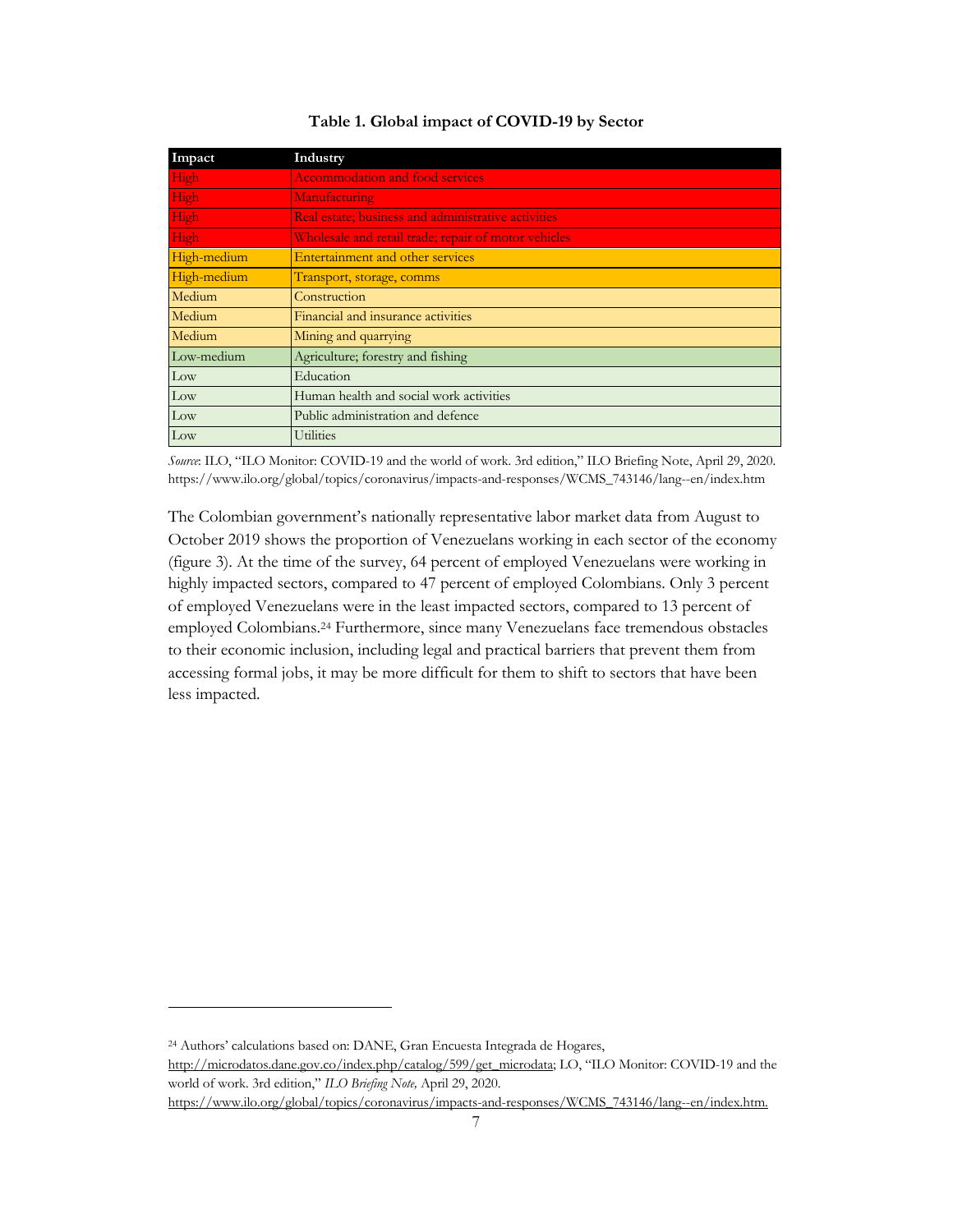

**Figure 3. Projected impact of COVID-19 on sector of employment** 

*Sources*: Authors' calculations based on: DANE, Gran Encuesta Integrada de Hogares for August-October 2019, http://microdatos.dane.gov.co/index.php/catalog/599/get\_microdata; ILO, "ILO Monitor: COVID-19 and the world of work. 3rd edition," *ILO Briefing Note,* April 29, 2020. https://www.ilo.org/global/topics/coronavirus/impacts-and-responses/WCMS\_743146/lang--en/index.htm.

Venezuelan women have likely been even more adversely affected (figure 4), with 78 percent of employed Venezuelan women working in highly impacted sectors, compared with 57 percent of employed Venezuelan men and 59 percent of employed Colombian women.25

<sup>25</sup> Authors' calculations based on: DANE, Gran Encuesta Integrada de Hogares, http://microdatos.dane.gov.co/index.php/catalog/599/get\_microdata; ILO, "ILO Monitor: COVID-19 and the world of work. 3rd edition," *ILO Briefing Note,* April 29, 2020. https://www.ilo.org/global/topics/coronavirus/impacts-and-responses/WCMS\_743146/lang--en/index.htm.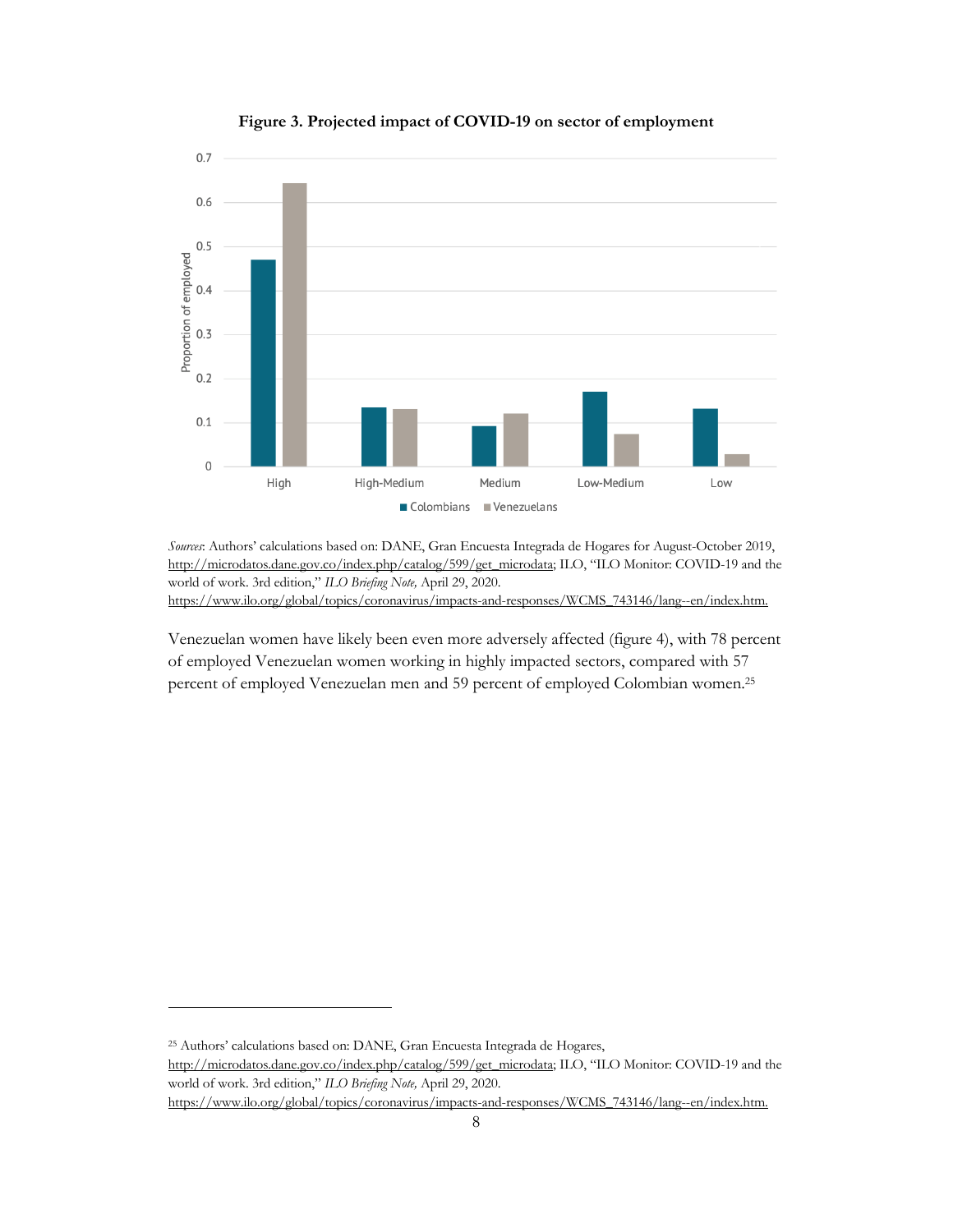

**Figure 4. Proportion of employed Colombian and Venezuelan men and women working in highly impacted sectors**

*Sources*: Authors' calculations based on: DANE, Gran Encuesta Integrada de Hogares for August-October 2019, http://microdatos.dane.gov.co/index.php/catalog/599/get\_microdata; ILO, "ILO Monitor: COVID-19 and the world of work. 3rd edition," *ILO Briefing Note,* April 29, 2020. https://www.ilo.org/global/topics/coronavirus/impacts-and-responses/WCMS\_743146/lang--en/index.htm.

Venezuelans are also more likely to be working informally. And since informal workers have fewer workplace protections—which can prevent job and income loss—they may experience even more severe impacts from COVID-19.26 According to the survey, 46 percent of employed Venezuelans were working informally, compared to 35 percent of employed Colombians.27

The high rate of informal employment for Venezuelans is likely driven by the many barriers to economic inclusion that they face.28 These high rates of informality, in turn, drive their

<sup>27</sup> Authors' calculations based on: DANE, Gran Encuesta Integrada de Hogares,

https://www.ilo.org/global/topics/coronavirus/impacts-and-responses/WCMS\_743146/lang--en/index.htm.

<sup>28</sup> Jimmy Graham, Martha Guerrero Ble, Daphne Panayotatos, and Izza Leghtas, "From Displacement to Development: How Colombia Can Turn Venezuelan Displacement into a Development Opportunity, *Center for Global Development* and *Refugees International,* https://www.cgdev.org/publication/displacement-development-howcolombia-can-transform-venezuelan-displacement-shared.

<sup>26</sup> Helen Dempster et al., "Locked Down and Left Behind: The Impact of COVID-19 on Refugees' Economic Inclusion," *CGD*, *Refugees International*, and *IRC*, July 8, 2020, https://www.cgdev.org/publication/locked-downand-left-behind-impact-covid-19-refugees-economic-inclusion.

http://microdatos.dane.gov.co/index.php/catalog/599/get\_microdata; LO, "ILO Monitor: COVID-19 and the world of work. 3rd edition," *ILO Briefing Note,* April 29, 2020.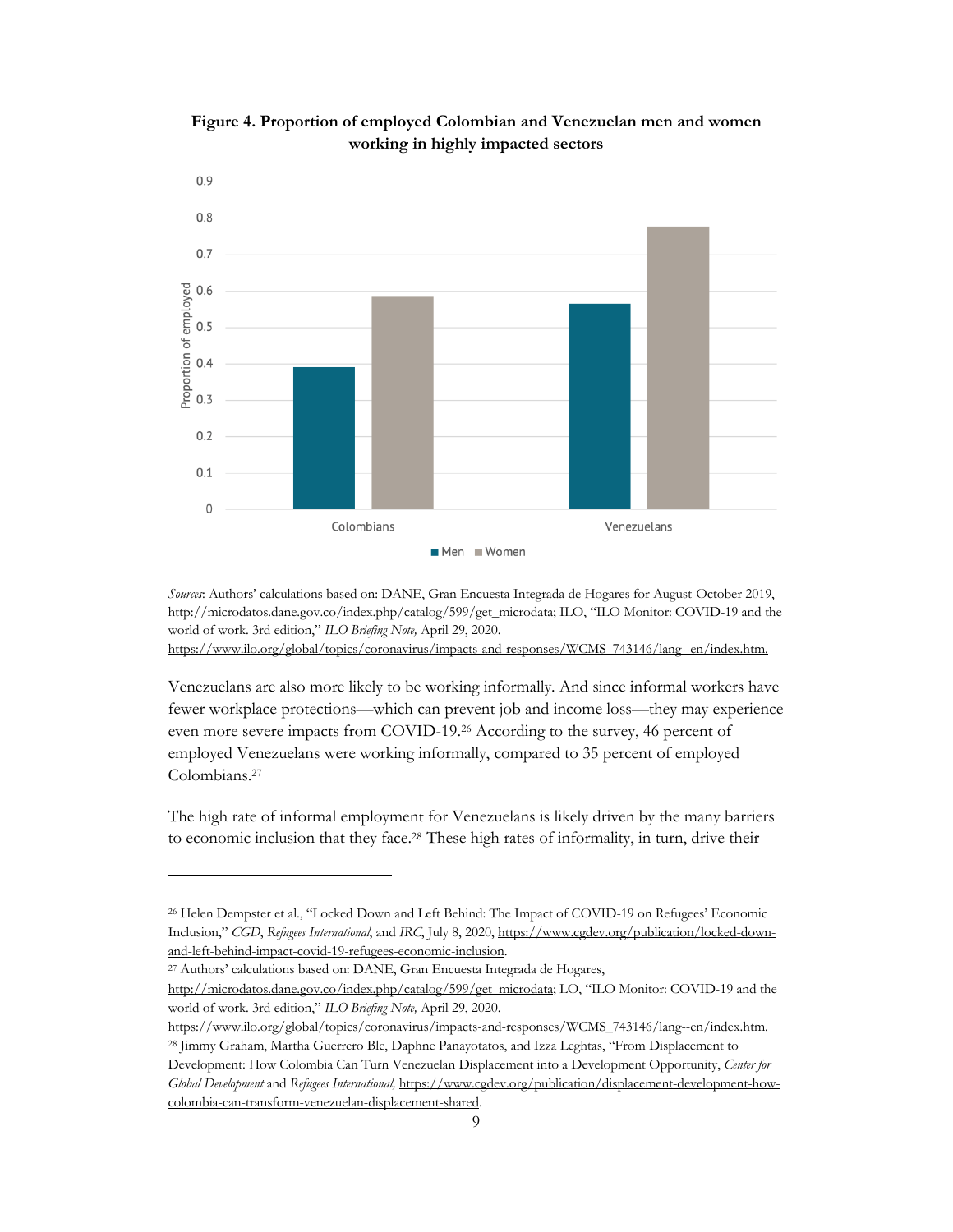high rate of employment in highly impacted sectors—because the sectors dominated by informality also tend to be more highly impacted by the pandemic. Among all informal workers in Colombia at the end of 2019, over half work were working in highly impacted sectors. As such, efforts to lower labor market barriers for Venezuelans could help not only with their longer-term economic inclusion, but also with economic recovery during and after the pandemic.

Venezuelans' labor market difficulties have translated into a wide range of challenges. According to surveys conducted before and after the imposition of the lockdown measures by the Interagency Group on Mixed Migration Flows (GIFMM, by its Spanish acronym), the percentage of Venezuelan families consuming three meals a day has fallen from 69 percent to 26 percent.29 Furthermore, eviction is widespread, 25 percent of Venezuelans say they do not know where they will live next month, and many families have been left homeless.30 Venezuelan women and girls are especially vulnerable. Rates of domestic violence are on the rise and, facing few other options, some may have to turn to negative coping mechanisms like survival sex. Even before the outbreak, some women and girls were forced to take these extreme measures; the economic crisis may force even more to do so.<sup>31</sup>

Faced with these difficulties, thousands of displaced Venezuelans in Colombia are migrating on from Colombia, and many are even returning to Venezuela in desperation. A recent survey of Venezuelans in transit indicated that the loss of employment and evictions were the main drivers of migration from Colombia, playing a major role in forcing 77 percent and 40 percent, respectively, to relocate. While some are opting to migrate within Colombia or even to a new country, the majority are returning to Venezuela.32 Indeed, according to the Colombian migration authorities, from March 14 to August 3, over 95,000 Venezuelans returned to Venezuela. <sup>33</sup> However, border closures by the Venezuelan government are making it difficult or impossible for many others to complete the journey. And even for those that do make it back to Venezuela, the economic situation in the country is as dire as

<sup>29</sup> Leonie Tax et al., "GIFMM Colombia : Joint needs assessment COVID-19," *Colombian Red Cross,* June 2020, https://data2.unhcr.org/en/documents/download/78013.

<sup>30</sup> Steven Grattan, "Venezuelans face evictions amid Colombian coronavirus quarantine," April 2, 2020, https://www.aljazeera.com/news/2020/04/venezuelans-face-evictions-colombia-coronavirus-quarantine-200402192335407.html; GIFMM, "Colombia Flash Update: Situación de refugiados provenientes de Venezuela ante COVID-19," March 26, 2020, https://data2.unhcr.org/en/documents/download/78013; https://data2.unhcr.org/en/documents/download/74938.

<sup>31</sup> Daphne Panayotatos and Rachel Schmidtke, "Searching for Home: how COVID-19 threatens progress for Venezuelan integration in Colombia," May 26, 2020.

<sup>32</sup> REACH, "Evaluación rápida de necesidades de personas en tránsito, 30 julio – 9 agosto," August 21, 2020 https://r4v.info/en/documents/details/78475.

<sup>33</sup> Migracion Colombia, "Para finales del 3 de mayo, el 3% del total de Venezolanos que se encontraba en Colombia al comienzo de la pandemia habría regresado a su país," August 6, 2020,

https://www.migracioncolombia.gov.co/noticias/para-finales-del-mes-de-mayo-el-3-del-total-de-venezolanosque-se-encontraban-en-colombia-al-comienzo-de-la-pandemia-habia-regresado-a-su-pais-y-un-2-mas-estaria-a-laespera-de-poder-hacerlo.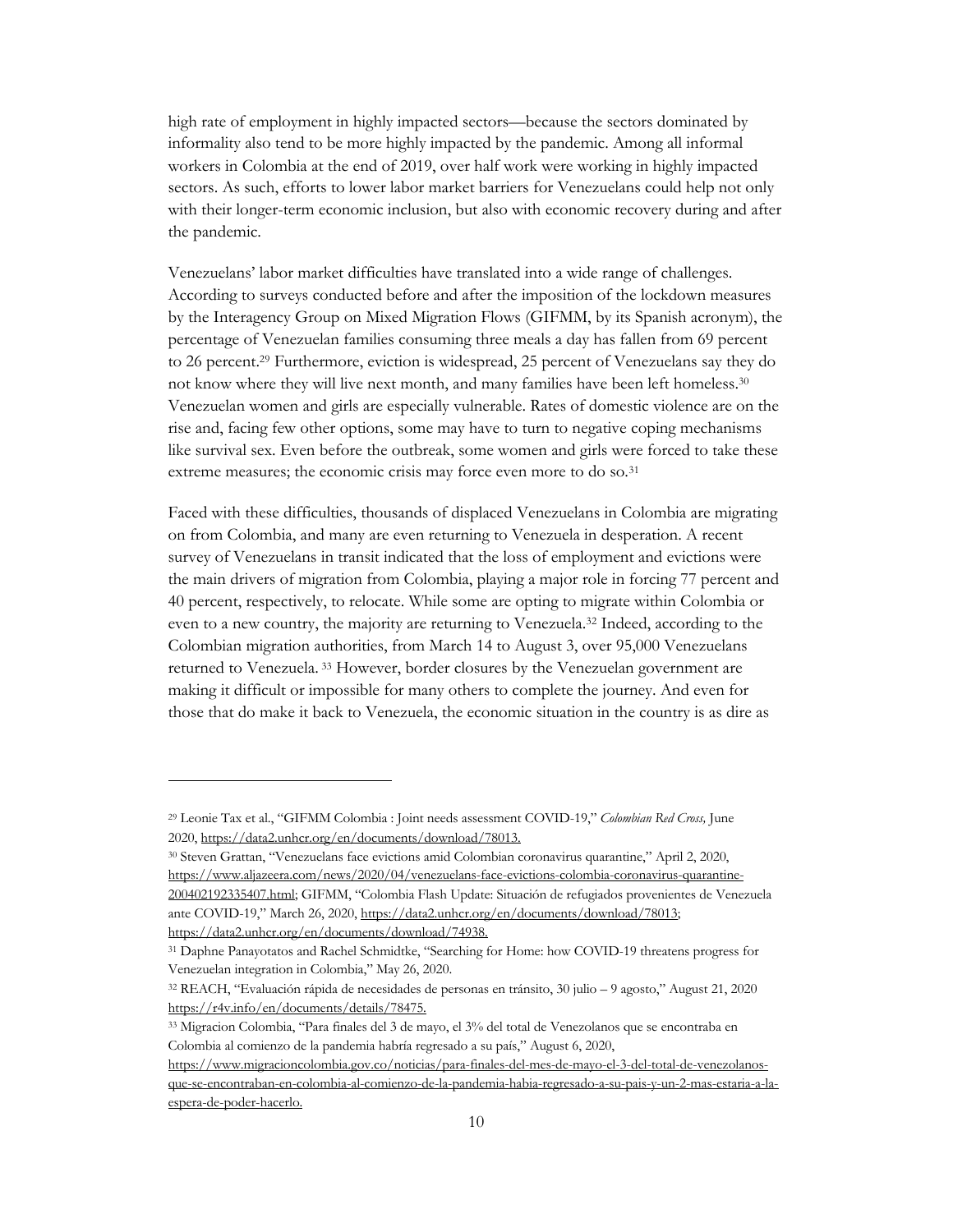ever, and the health system does not have the capacity to effectively handle the pandemic.34 Thus, many Venezuelans are forced to choose between two difficult options, with few economic opportunities or support systems in either Colombia or Venezuela.

Fortunately, the Colombian government and its partners have adapted their policies and programs to meet the needs of Venezuelans during the outbreak. In April, the government released a six-point plan for including Venezuelans in the pandemic response. As a part of the plan, the government is working with GIFMM partners to provide emergency cash transfers and access to food, shelter, and clean water.35 The government has also expanded insurance coverage for Venezuelans and guaranteed access to COVID-19 testing and treatment in public hospitals.36 At the same time, NGOs and humanitarian actors have adapted their programs to meet changing needs during COVID-19.37

However, much more must be done to support Venezuelans and host communities alike. Venezuelans still face extreme economic vulnerabilities, and many Colombians are also suffering. Furthermore, there is a vast shortfall in funding for programs related to livelihoods, food security, health, education, protection, and more. As of October 5, only about 23.7 percent of the funding requirement for the regional Venezuela response under the Refugee and Migrant Response Plan (RMRP) had been met.<sup>38</sup>

#### **Venezuelan Economic Inclusion Amidst COVID-19: Progress, Gaps, and Benefits**

In March, President Duque sought to implement measures to expand economic inclusion for Venezuelans in a way that would also improve the pandemic response. In an attempt to amplify the national health system's capacity to cope with the pandemic, he announced that the government would work to accelerate the degree validation of Venezuelan health

<sup>34</sup> Daniel Lozano, "Nicolás Maduro ordenó el cierre de los pasos fronterizos con Colombia," La Nacion, August 2020, https://www.lanacion.com.ar/el-mundo/maduro-ordeno-cierre-pasos-froterizos-colombia-nid2427010; Daphne Panayotatos and Rachel Schmidtke, "Searching for Home: how COVID-19 threatens progress for Venezuelan integration in Colombia," May 26, 2020

https://www.refugeesinternational.org/reports/2020/5/21/searching-for-home-how-covid-19-threatensprogress-for-venezuelan-integration-in-colombia.

<sup>35</sup> Presidencia de la Republica, "Colombia incluye a los migrantes en su respuesta frente al COVID-19 pero necesita más apoyo internacional," April 6, 2020,

https://docs.google.com/viewerng/viewer?url=http://colombiasinfronteras.com/wp-

content/uploads/2020/04/2020-04-06-Balance-General-Covid19-y-migrantes-Venezolanos.pdf&hl=es.

<sup>36</sup> Daphne Panayotatos and Rachel Schmidtke, "Searching for Home: how COVID-19 threatens progress for Venezuelan integration in Colombia," May 26, 2020.

<sup>37</sup> GIFMM, "Colombia Flash Update: Situación de refugiados provenientes de Venezuela ante COVID-19," July 1 – 14, 2020, https://reliefweb.int/sites/reliefweb.int/files/resources/77792.pdf; Financial Tracking Service,

<sup>&</sup>quot;Colombia Intersectoral COVID-19 Response Plan 2020."

<sup>38</sup> R4V, "Funding update – RPRM 2020," October 6, 2020,

https://app.powerbi.com/view?r=eyJrIjoiMGJhMDkzMWQtMDQ0Yy00NDgyLWJlZDEtYzdlZWQ3NzY1M GNkIiwidCI6IjE1ODgyNjJkLTIzZmItNDNiNC1iZDZlLWJjZTQ5YzhlNjE4NiIsImMiOjh9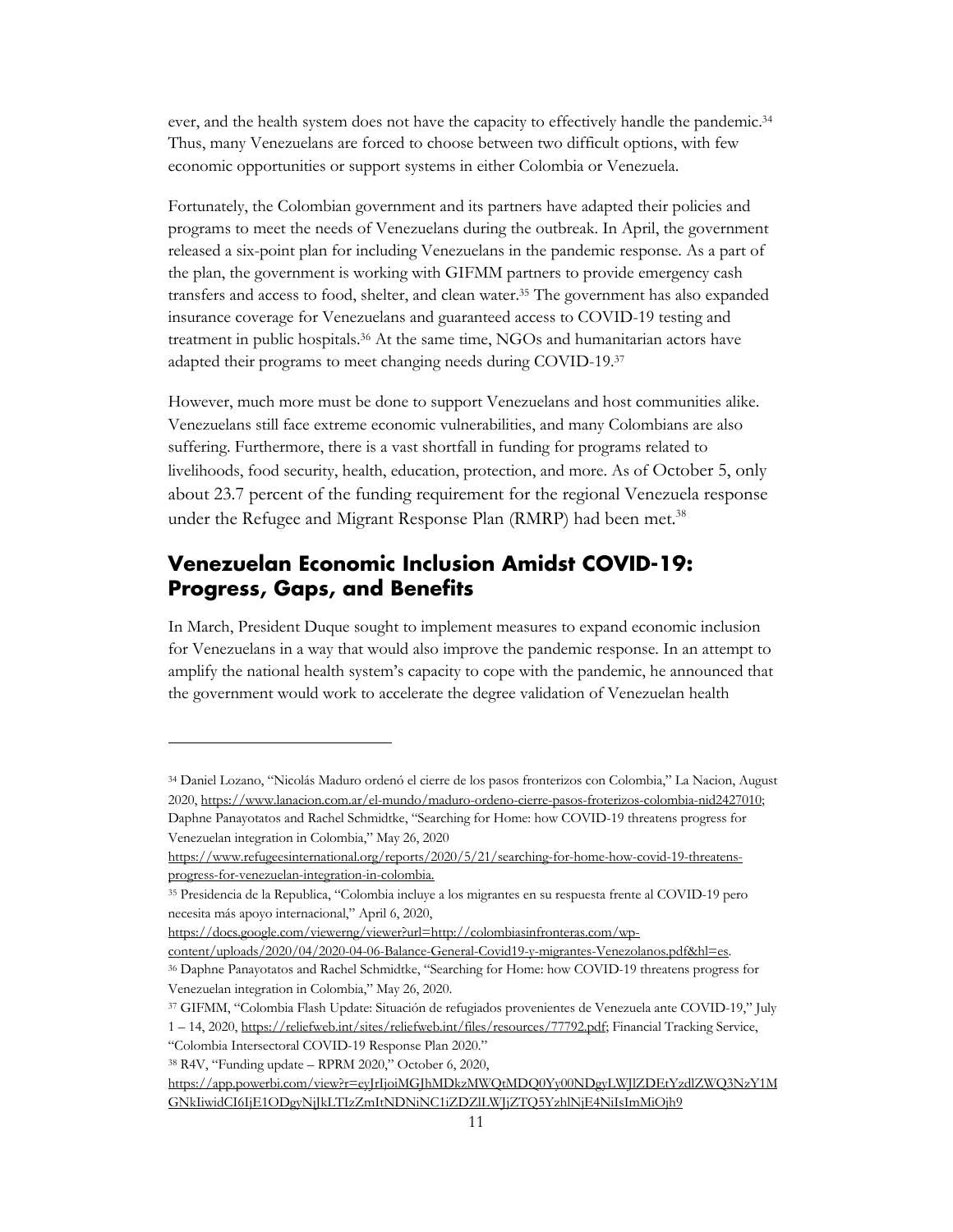professionals.39 Similar policies had been enacted across the world, with countries like Peru and the United Kingdom implementing measures to include refugee medical professionals in the fight against COVID-19.40 With many Venezuelans in Colombia holding advanced medical degrees and experience in the health sector,<sup>41</sup> this effort could have been an important step towards supporting the country's strained health systems, while also allowing highly educated and experienced Venezuelans to fully utilize their skills in the economy. However, the medical community strongly opposed the effort, claiming that the country does not have a shortage of medical professionals.42 Despite this opposition, there have been reports of personnel shortages in intensive care units during the pandemic.43 Nonetheless, as a result of the pressure from the medical community, the government quickly retracted the policy.44

The ongoing inability for medical professionals to verify their credentials is part of a broader set of barriers that limit economic inclusion for Venezuelans in Colombia. As mentioned above, these barriers include difficult processes for verifying credentials and skills, high levels of discrimination, a lack of legal access to the formal labor market, and a high concentration of Venezuelans in areas with high unemployment rates (such as Cucuta and Riohacha).45 The government identified these and other barriers in their income generation strategy for Venezuelans and host communities, which details both practical and legal obstacles to Venezuelan integration and establishes a roadmap of action for the Colombian government and its partners—including NGOs, donors, and other international organizations—to

<sup>39</sup> Cesar Carrion, "Presidente Duque anuncia decreto que permitirá acelerar la convalidación de títulos educativos relacionados con el sector salud," March 24, 2020,

https://id.presidencia.gov.co/Paginas/prensa/2020/Presidente-Duque-decreto-permitira-acelerar-convalidaciontitulos-educativos-relacionados-sector-salud-200324.aspx

<sup>40</sup> Diane Taylor, "Covid-19: call for fast-track registration of refugee doctors in UK," The Guardian, March 25, 2020. https://www.theguardian.com/world/2020/mar/25/covid-19-call-for-fast-track-registration-of-refugeedoctors-in-uk and El Peruano, "Urgency Decree that provides complementary measures for the health sector in the framework of the sanitary emergency due to the effects of the Coronavirus (COVID-19)",

https://busquedas.elperuano.pe/normaslegales/decreto-de-urgencia-que-dicta-medidas-complementarias-para-edecreto-de-urgencia-n-037-2020-1865491-2/.

<sup>41</sup> Proyecto Migracion Venezuela, "Más de 1.800 profesionales venezolanos de la salud, listos para trabajar en Colombia," August 2020, https://migravenezuela.com/web/articulo/medicos-venezolanos-esperan-prontaautorizacion-del-gobierno-para-ejercer-en-el-pais/2067.

<sup>42</sup> Unidad Salud, "Fuerte rechazo de médicos a convalidación expres de títulos," March 25, 2020,

https://www.eltiempo.com/salud/medicos-rechazan-propuesta-de-flexibilizar-convalidacion-de-titulos-demedicina-477108.

<sup>43</sup> El Tiempo, "Advierten posible escasez de personal para atender UCI: El país se enfrentaría a un nuevo reto frente al incremento de UCI: profesionales para asistirlas," July 2020,

https://www.eltiempo.com/salud/coronavirus-advierten-posible-escasez-de-personal-para-atender-uci-516828. <sup>44</sup> Unidad Salud, "Fuerte rechazo de médicos a convalidación expres de títulos," March 25, 2020,

https://www.eltiempo.com/salud/medicos-rechazan-propuesta-de-flexibilizar-convalidacion-de-titulos-demedicina-477108.

<sup>45</sup> Jimmy Graham, Martha Guerrero Ble, Daphne Panayotatos, and Izza Leghtas, "From Displacement to Development: How Colombia Can Turn Venezuelan Displacement into a Development Opportunity, *Center for Global Development* and *Refugees International,* https://www.cgdev.org/publication/displacement-development-howcolombia-can-transform-venezuelan-displacement-shared.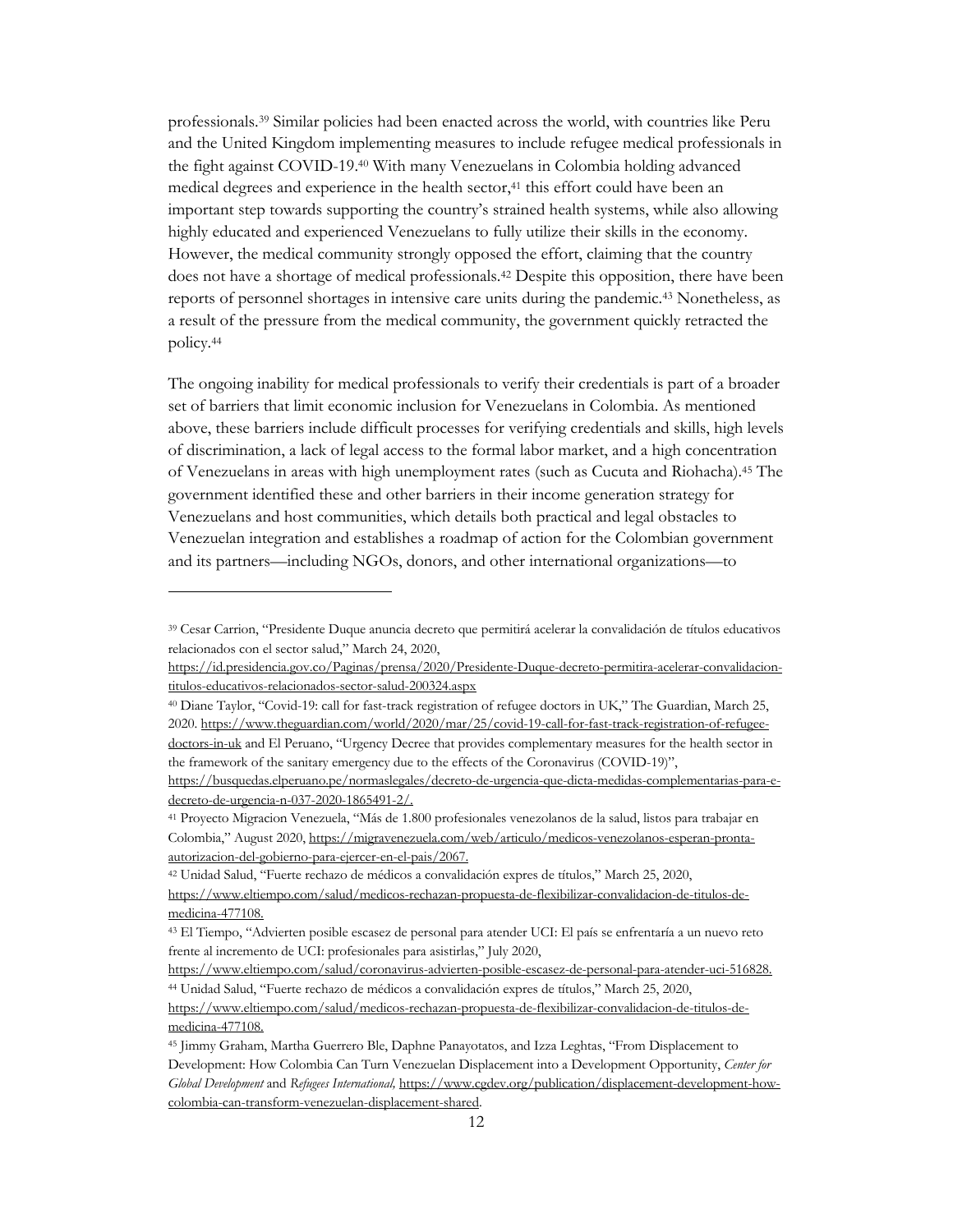overcome them.46 While the income generation strategy was created prior to the pandemic, the barriers that it identifies remain relevant.

However, the backlash from the medical community to expediting credential verification shows that there are major political obstacles to progress on the economic inclusion strategy, which are exacerbated by the rising levels of xenophobia. According to a survey by the *Proyecto Migración Venezuela* (Venezuela Migration Project), the percentage of respondents with an unfavorable view of Venezuelans in the country rose from 67 percent in February to 81 percent in April.47 As the pandemic continues to harm the Colombian economy, it is likely that xenophobia will continue to rise, as has been the case in other countries around the world.48

Although local perceptions might tempt Colombian policymakers to further limit Venezuelan economic inclusion, doing so would be counterproductive. For instance, if Venezuelans were able to fully apply their skills in the labor market, they could increase firms' productivity, leading to higher profits and more employment opportunities for locals. Greater economic inclusion would also translate into higher incomes and a higher rate of employment in the formal sector for Venezuelans. In fact, we estimate in the accompanying case study (using data from before the pandemic) that if all barriers to Venezuelans' economic inclusion were lowered, Venezuelans' average monthly income would increase from \$131 to \$186—which would translate into an increase of at least \$996 million in Colombia's annual GDP—and the total number of formal Venezuelan workers would increase from 293,060 to 454,107.49 And with higher incomes and more formal work, Venezuelans would experience lower rates of poverty, fewer protection concerns, less aid dependence, and faster recovery from the economic effects of COVID-19. They would also be able to spend more in the economy, leading to higher revenues for local businesses and increased fiscal revenues for the government.

These benefits are more relevant than ever as the needs and suffering among Venezuelans increases and the country remains trapped in an economic recession. With small businesses struggling,<sup>50</sup> the potential boost in productivity offered by Venezuelans will be much needed.

<sup>46</sup> Gobierno de Colombia, "Estrategia de generación de ingresos para la población migrante proveniente de Venezuela y las comunidades de acogida," November 2019.

<sup>47</sup> Proyecto Migracion Venezuela, "Percepción de la integración de los migrantes en Colombia en tiempos de coronavirus," n.d.,

https://s3.amazonaws.com/semanaruralvzla/documentos/1590818285\_boletin\_discriminacion2020pdf. <sup>48</sup> Daniel Trilling, "Migrants aren't spreading coronavirus - but nationalists are blaming them anyway," The Guardian, February 28, 2020. https://www.theguardian.com/commentisfree/2020/feb/28/coronavirusoutbreak-migrants-blamed-italy-matteosalvini-marine-le-pen.

<sup>49</sup> Jimmy Graham, Martha Guerrero Ble, Daphne Panayotatos, and Izza Leghtas, "From Displacement to Development: How Colombia Can Turn Venezuelan Displacement into a Development Opportunity, *Center for Global Development* and *Refugees International,* https://www.cgdev.org/publication/displacement-development-howcolombia-can-transform-venezuelan-displacement-shared.

<sup>50</sup> DW, "Colombia businesses struggle amid rising coronavirus infections," August 2020, https://www.dw.com/en/colombia-businesses-struggle-amid-rising-coronavirus-infections/a-54413581.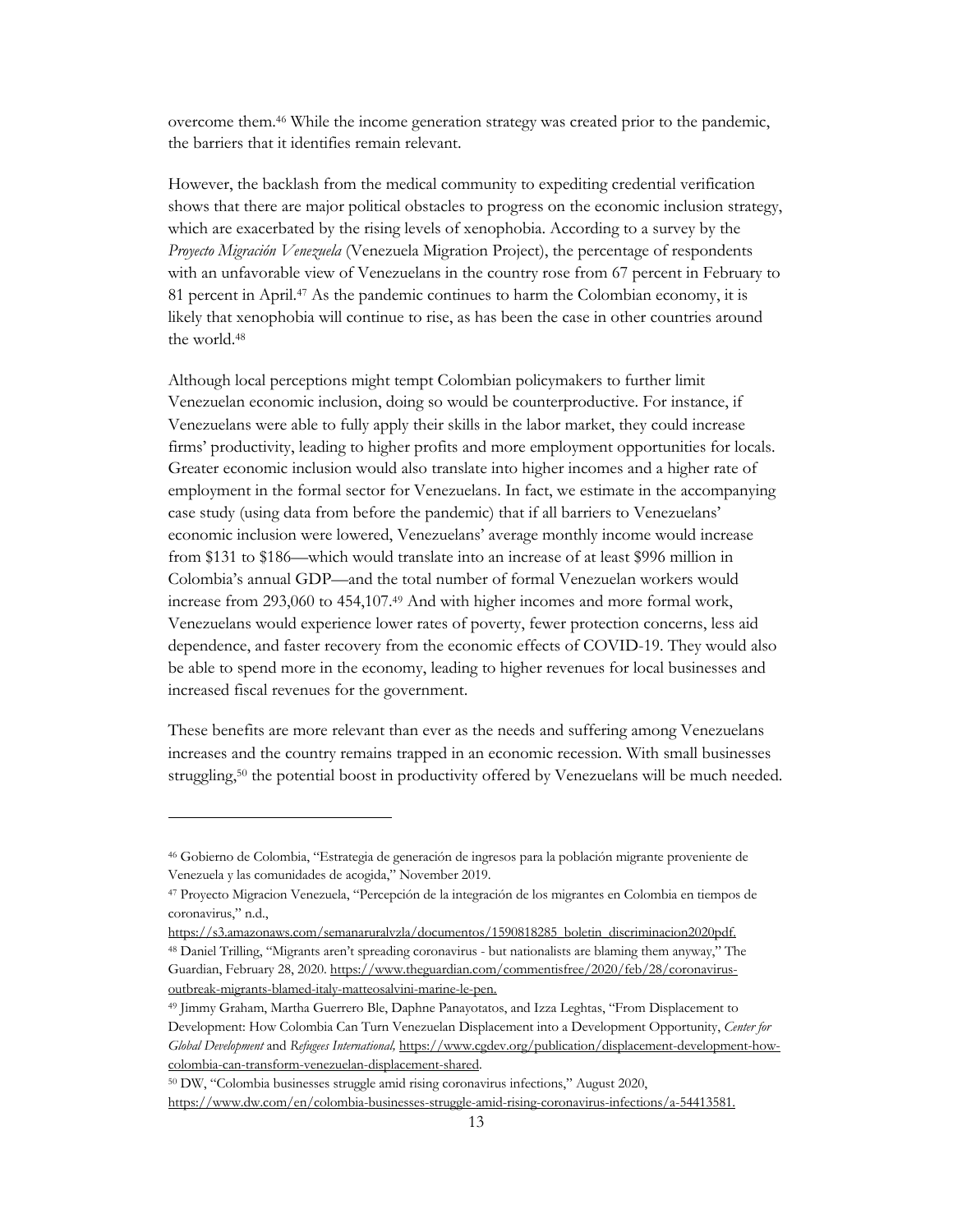Facing large fiscal deficits,<sup>51</sup> the government will need greater tax revenues. With a decrease in aggregate demand accompanying the recession, increased spending from Venezuelans could help stimulate the economy. And considering the high rates of unemployment, it will be important not to restrict Venezuelans only to the informal sector. This is because the presence of large refugee or migrant populations typically does not negatively impact wages or employment rates for locals—unless the refugees or migrants are confined to certain sectors of the labor market.<sup>52</sup> Thus, by opening up the formal market to Venezuelans and lowering other barriers to formal work (such as the difficult credential recognition process), the Colombian government could reduce concentrated job competition and mitigate any negative labor market effects.

During the pandemic, the Colombian government and its partners have rightly been more focused on humanitarian support than economic inclusion.53 With limited economic opportunities for everyone and extreme vulnerabilities among Venezuelans, the most important measures have been those designed to help individuals meet their basic needs. The government has taken some actions during the pandemic that support Venezuelans' economic integration, primarily through their attempt to include medical professionals in the COVID-19 response and through the delivery of cash-grants (in partnership with international organizations) to the most vulnerable—an effective tool for supporting livelihoods. However, considering the benefits that greater inclusion brings, it is important to shift even more towards a focus on economic recovery and inclusion.54

#### **Conclusion and Recommendations**

COVID-19 is creating a widespread loss of livelihoods for Venezuelans and Colombians alike. However, the economic impacts of the pandemic are compounded for Venezuelans. Evidence in this paper shows that Venezuelans—and Venezuelan women in particular—are substantially more likely to be working in sectors highly impacted by COVID-19. The resulting loss in income is likely causing increased evictions, food insecurity, and poverty. As the economic and health crisis continues to affect Colombia, this is likely to continue.

<sup>51</sup> Reuters, "Colombia 2020 deficit limit widened to 4.9% of the GDP due to coronavirus," April 16, 2020, https://www.reuters.com/article/health-coronavirus-colombia-economy/colombia-2020-deficit-limitwidened-to-49-of-gdp-due-to-coronavirus-idUSL1N2C5025.

<sup>52</sup> Michael Clemens, Cindy Huang, and Jimmy Graham, "The Economic and Fiscal Effects of Granting Refugees Formal Labor Market Access," Center for Global Development, October 2018,

https://www.cgdev.org/publication/economic-and-fiscal-effects-granting-refugees-formal-labor-market-access; Paolo Verme and Kirsten Schuettler, "The Impact of Forced Displacement on Host Communities : A Review of the Empirical Literature in Economics," *World Bank Working Paper,* February 2019, https://openknowledge.worldbank.org/handle/10986/31231.

<sup>53</sup> Presidencia de la Republica, "Colombia incluye a los migrantes en su respuesta frente al COVID-19 pero necesita más apoyo internacional," April 6, 2020,

https://docs.google.com/viewerng/viewer?url=http://colombiasinfronteras.com/wp-

content/uploads/2020/04/2020-04-06-Balance-General-Covid19-y-migrantes-Venezolanos.pdf&hl=es. <sup>54</sup> Presidencia de la Republica, "Colombia incluye a los migrantes en su respuesta frente al COVID-19 pero

necesita más apoyo internacional," April 6, 2020.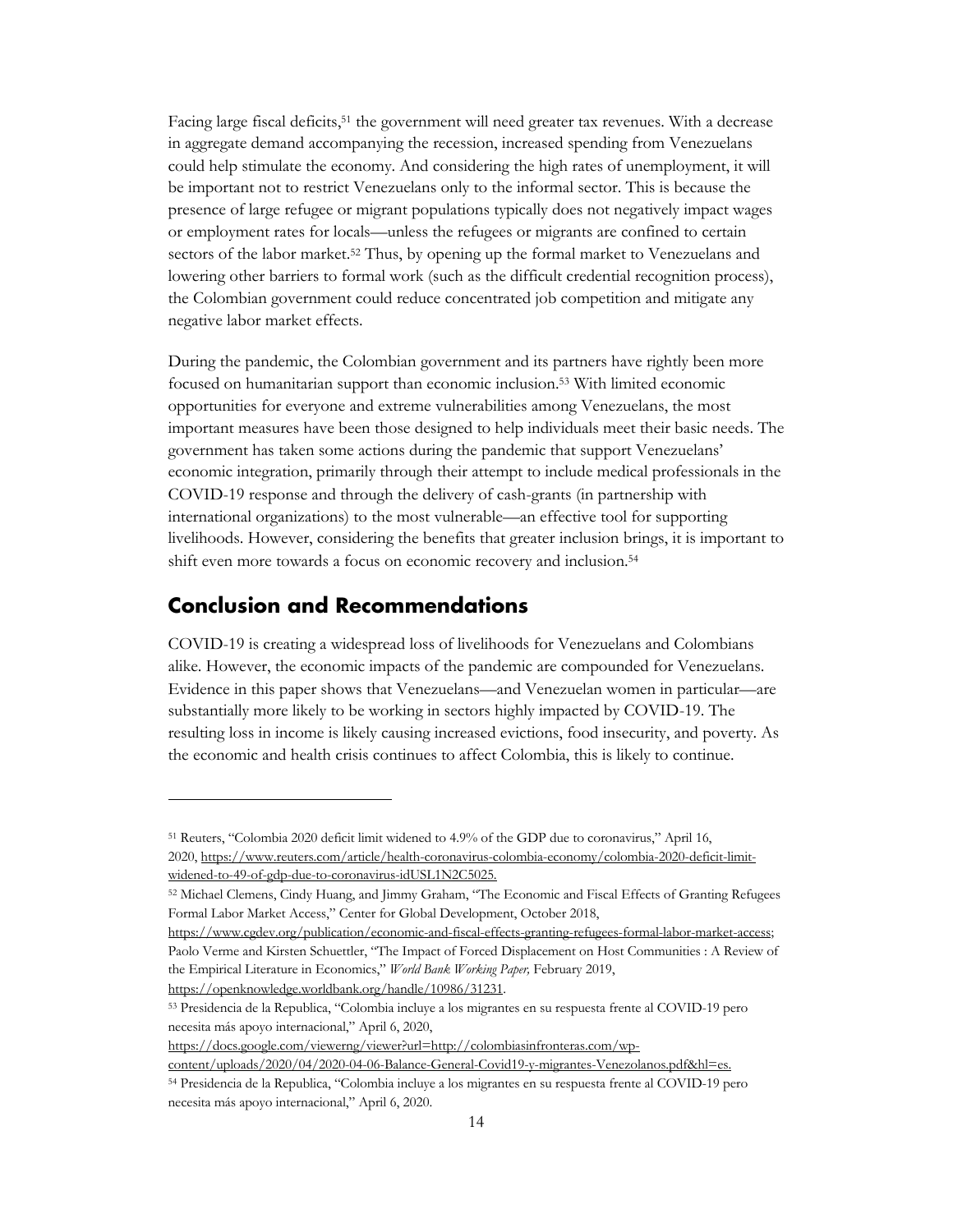Greater economic inclusion for Venezuelans can help reduce these negative effects and support Colombia's economic recovery. To facilitate economic inclusion in the aftermath of COVID-19, we recommend the following to the Colombian government and its partners.

#### **The Colombian government should:**

- Address political barriers to policy progress by maintaining a positive public stance towards Venezuelans, releasing statements that highlight the government's support for economic inclusion, and scaling up anti-xenophobia efforts.
- Convene a dialogue with professional organizations to work towards an expedited credential verification process for medical professionals and others.
- Begin placing a greater focus on economic inclusion for Venezuelans—while maintaining humanitarian support.
- Create a plan of action to respond to the humanitarian needs of the Venezuelans that re-enter Colombia once the health crisis ends.
- Address the remaining policy barriers to Venezuelans' economic inclusion, including a lack of channels for regularization and a lack of access to childcare and support services for women.55

<sup>55</sup> See the forthcoming CGD-RI case study for a detailed account of the remaining policy barriers to economic inclusion:

Jimmy Graham, Martha Guerrero Ble, Daphne Panayotatos, and Izza Leghtas, "From Displacement to Development: How Colombia Can Turn Venezuelan Displacement into a Development Opportunity, *Center for Global Development* and *Refugees International,* https://www.cgdev.org/publication/displacement-development-howcolombia-can-transform-venezuelan-displacement-shared.